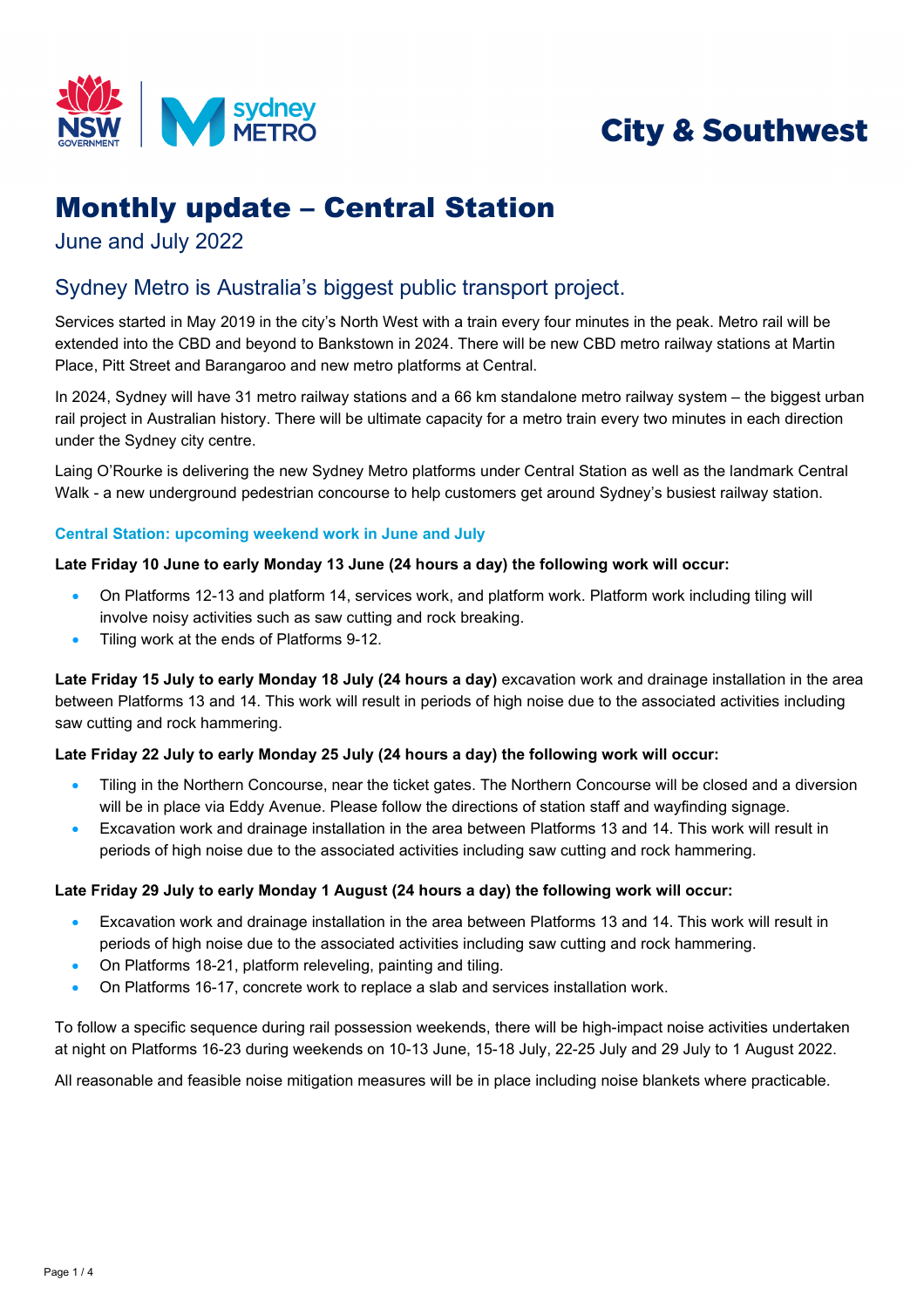### **Central Station and 20-28 Chalmers Street site: Ongoing work**

## **Station box (under former Platforms 13-15) and Sydney Yard**

- Installing precast concrete panels, lifts, escalators, steel frames and services, and loading in and out equipment and materials (24/7, see overleaf)\*
- In the North South Concourse, tiling, assembling lifts, and installing services, finishes and new esclators
- Sydney Metro delivery partners continue their work at Central Station and in the metro tunnels with tunnel fitout activities, installation of communications equipment, cables and platform screen doors and the delivery of materials.

## **Above the station box (former Platforms 13-15 area)**

- Commissioning work at the ventilation and services buildings
- Installing canopies and rebuilding Platforms 12, 13 & 14
- Fan demobilisation and infilling of mole (access) hole
- Early work for track reinstatement.

## **Central Walk**

- Excavating final escalator shafts under Platform 16-19, tiling within Central Walk, assembling lifts, and installing services, finishes and new escalators under and within hoarded work zones on Platforms 16-23 (24/7\*, see overleaf)
- Platform releveling work on Platorms 16-23 including excavating platform surfaces, retiling, painting, and installing services during rail shutdown weekends
- Delivering materials to the suburban platforms and through the Eastern Suburbs Railway (ESR) Concourse.

## **New Chalmers Street entrance (20-28 Chalmers Street site)**

- Constructing the new building structure including brick and block work at the façade on Randle Lane
- Excavation and installation of new stormwater and fire hydrant connections on Chalmers Street and Randle Lane
- Installing services
- Delivering materials and equipment, and lifting items using the tower crane
- Installing conduits and shaft for future services installation in Randle Lane.

### **Upper and lower Northern Concourse**

- Re-levelling floor slabs, concreting, and installing fencing and balustrades
- Installing services, glazing, and finishing work on the new roof canopy
- Cleaning sandstone and brick buildings, and ongoing restoration work
- Wall and floor tiling, and replacing ceiling panels throughout the upper and lower Northern Concourse.

## **Around the station**

- Installing new services within the ESR Concourse and within the 'ghost platforms', which will include moving and delivering materials to and around the station
- Installing new services cables in pedestrian tunnels, the upper and lower Northern Concourse, ESR Concourse and Southern Concourse
- Installing bulkheads and reinstating tiles in the Eddy Avenue forecourt
- Installing services within the rail corridor, near Lee Street substation, Darling Harbour Goods Line and Mortuary Station, and in the Railway Institute Driveway
- Demolishing, scaffolding and concreting work within, and at the entry to an existing services room on the western side of the Eddy Avenue forecourt
- Restoration work to the Central Electric Building station entrance on the Eddy Avenue forecourt
- Delivering materials, services investigations, services diversions and relocations, surveying, and monitoring around the station using pedestrian tunnels.

Due to the nature of some activities, to minimise impacts to customers and for the safety of workers, **some of this work will occur outside standard construction hours and when trains are not running.**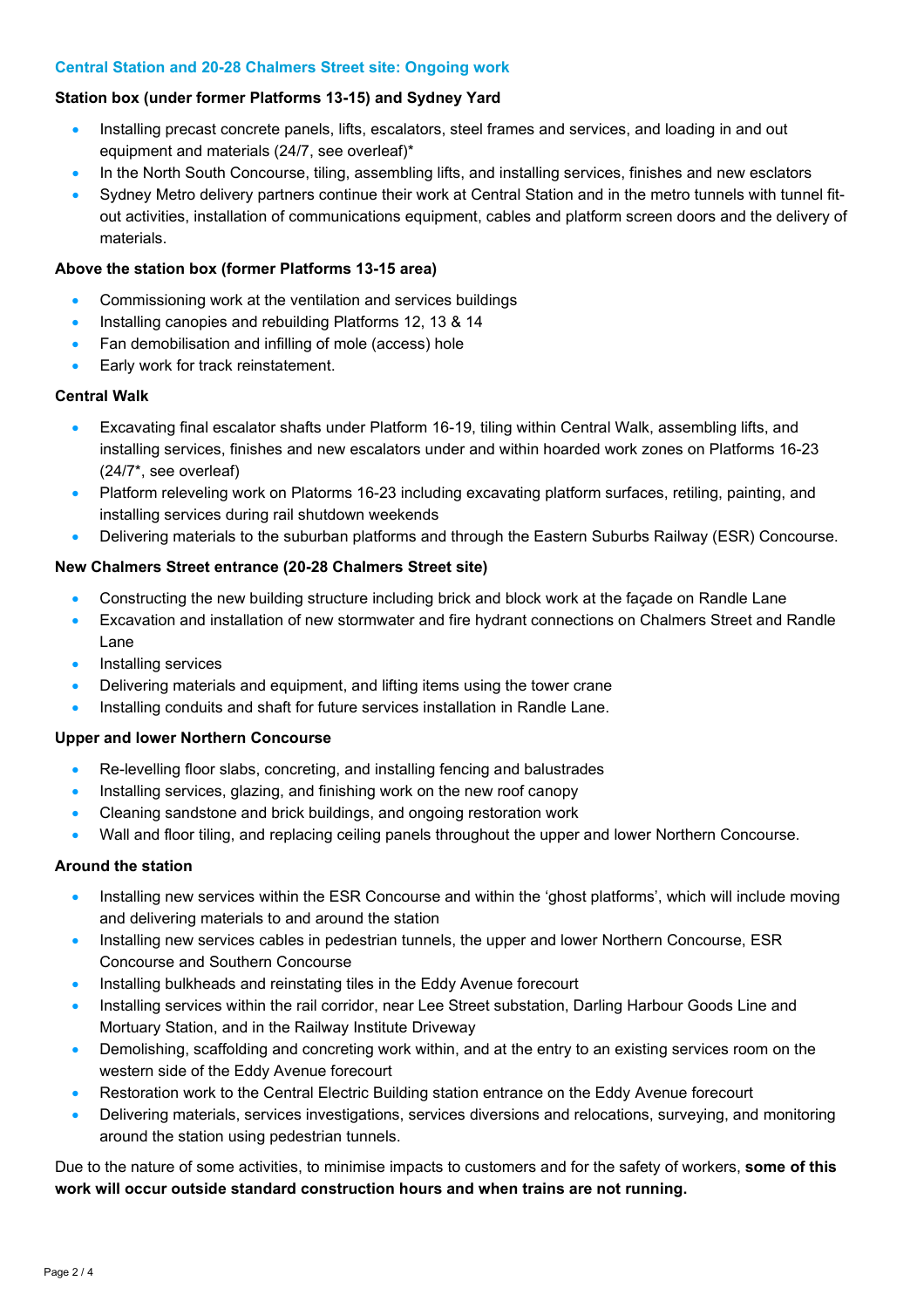## **Construction work areas in Central Station**



#### **What to expect**

- Excavation, load-out of excavation materials and station fit out at the Central Station Metro site occurs 24 hours a day, seven days a week.
- Changes to the configuration of timber hoarding on the upper and lower Northern Concourse, as well as on Platforms 16-23. Please follow the directions of station staff.
- At times, construction work will be noisy. To minimise noise, high-noise generating activities are scheduled (where possible) during daytime hours.
- Noise generated by various work activities may be heard while moving around the underground concourses and tunnels within the station.
- Overnight deliveries on the Eddy Avenue station forecourt with short term overnight closures of the station entrance. Alternative access will be provided under the station colonnade (west side of Eddy Avenue station forecourt). Machinery will include crawler cranes, rig, excavators, vacuum trucks, elevated work platform, hirail equipment, concrete trucks, water cart, tipper trucks and construction vehicles, hand and power tools including jackhammers and concrete saws.